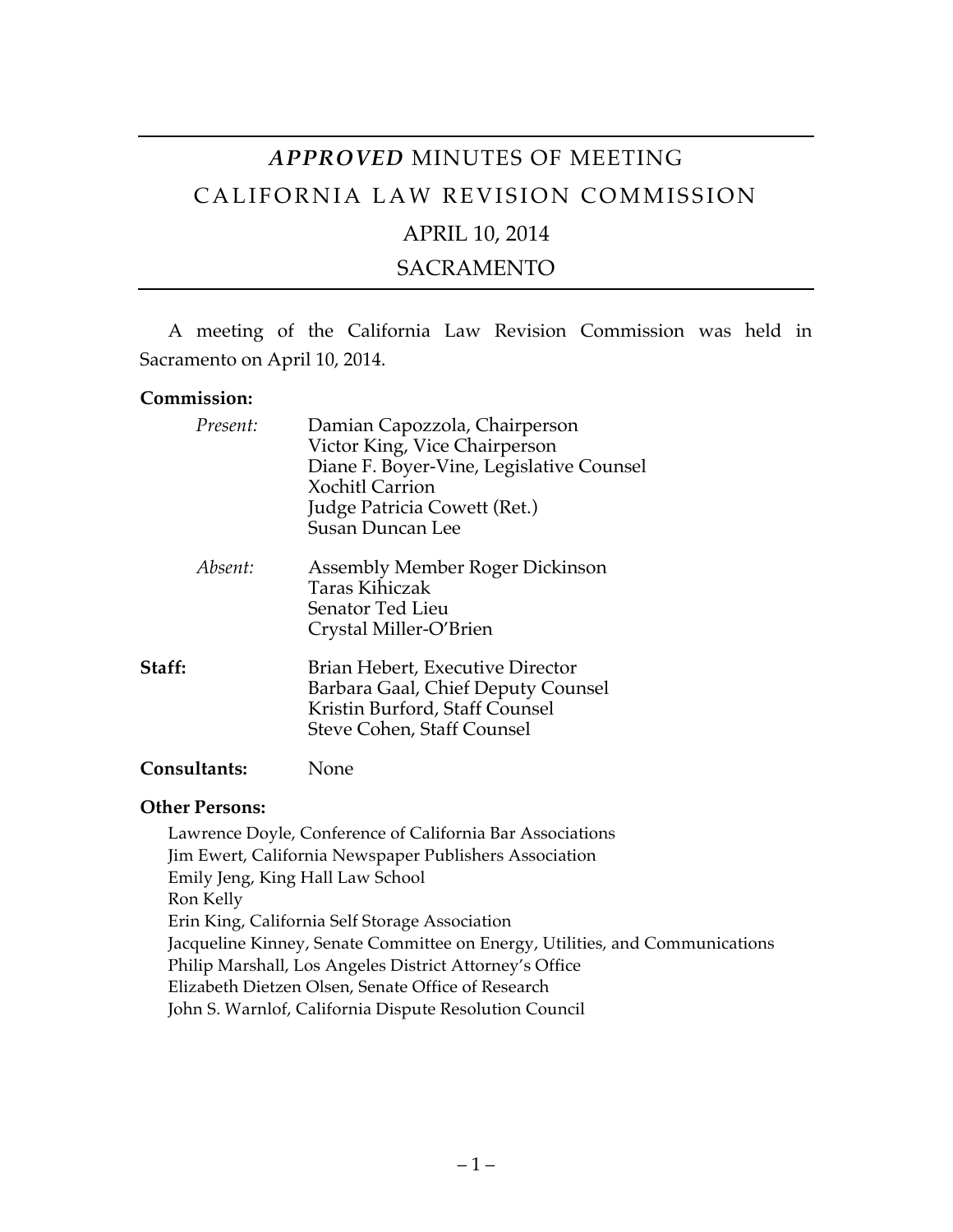| CONTENTS                                                                                  |  |
|-------------------------------------------------------------------------------------------|--|
|                                                                                           |  |
|                                                                                           |  |
|                                                                                           |  |
|                                                                                           |  |
|                                                                                           |  |
| Study G-300 - State and Local Agency Access to Customer Information from Communication    |  |
|                                                                                           |  |
|                                                                                           |  |
| Study K-402 — Relationship Between Mediation Confidentiality and Attorney Malpractice and |  |
|                                                                                           |  |
|                                                                                           |  |

#### MINUTES OF FEBRUARY 6, 2014, COMMISSION MEETING

Memorandum 2014-10 presented a draft of the Minutes of the February 6,

2014, Commission meeting. The Commission approved the Minutes, with the

correction noted in the First Supplement to Memorandum 2014-10.

#### ADMINISTRATIVE MATTERS

#### **Report of Executive Director**

The Executive Director reported on the following matters:

 • It would not be practicable to post digital recordings of Commission meetings on the Commission's website. Government Code Section 11135(d)(2) requires that state agencies comply with Section 508 of the Federal Rehabilitation Act of 1973 and its implementing regulations. That act requires that a transcript be provided for audio content on a website. The Commission lacks the resources to prepare transcripts of its meetings. Commission audio files will remain available as public records on request.

 • The Commission's proposed budget was approved, on a vote-only basis, in the relevant Assembly and Senate budget subcommittees.

 The Executive Director recognized Emily Jeng, a second-year law student at King Hall School of Law, who is serving the Commission as a legal extern.

**Open Government Laws**

The Commission considered Memorandum 2014-11, confirming that the

Commission's document dissemination practices are in compliance with the

Bagley-Keene Open Meeting Act. No Commission action was required or taken.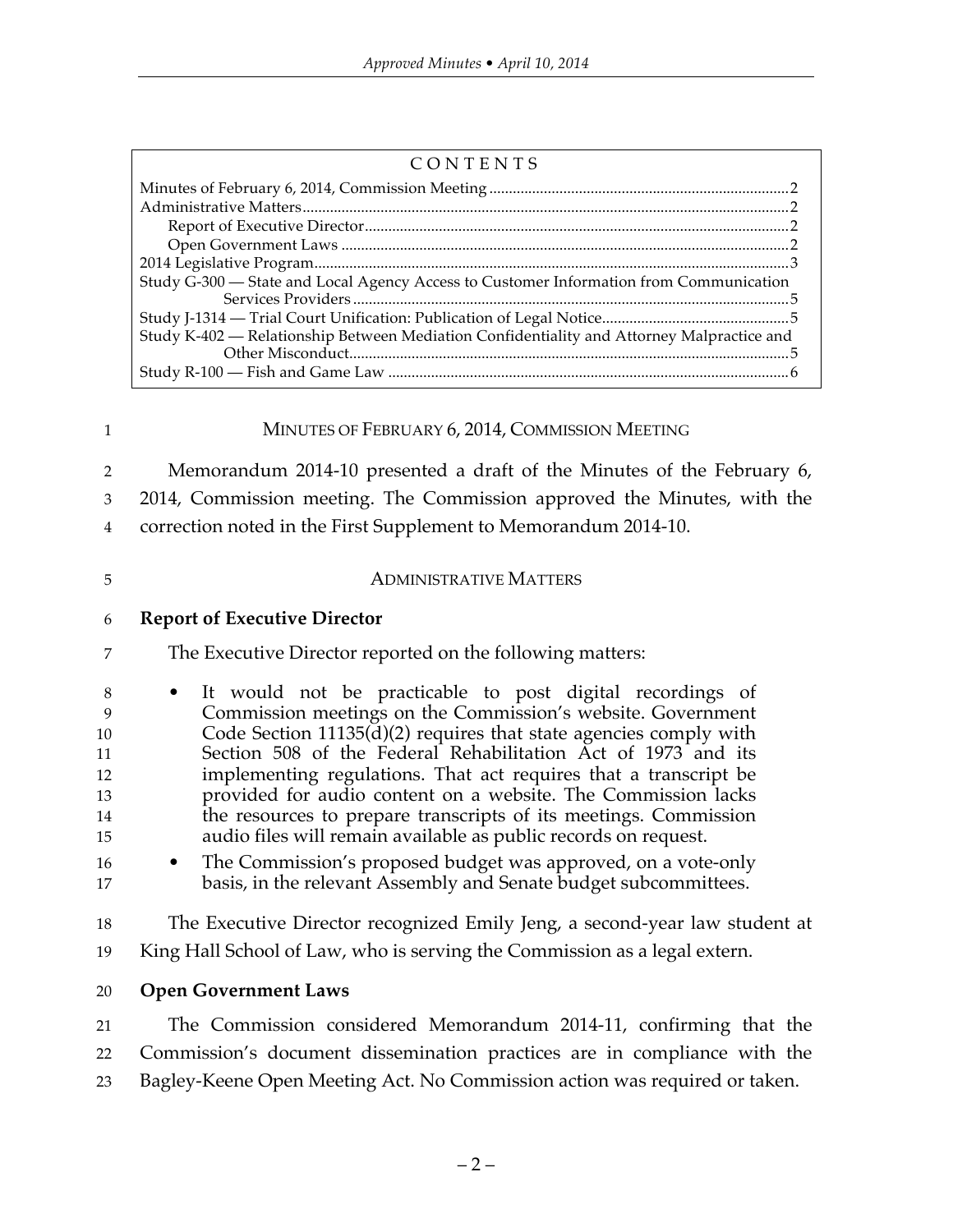### 1 2014 LEGISLATIVE PROGRAM

 The Commission considered Memorandum 2014-12, reporting on the Commission's 2014 legislative program.

 As described below, the Commission made several decisions relating to Senate Bill 940 (Jackson), which would implement the Commission's recommendation on the Uniform Adult Guardianship and Protective Proceedings Jurisdiction Act.

**Editorial Revisions**

 The Commission approved the editorial revisions of its recommendation that are discussed at pages 2-3 of Memorandum 2014-12.

# **Amendment of Probate Code Section 2352**

- 12 The erroneous reference to "conservatee" in Probate Code Section 2352(e)(3),
- which is discussed at pages 3-4 of Memorandum 2014-12, should be corrected.

The corresponding Comment should be revised accordingly.

With those revisions, the Commission's proposed amendment of Section 2352

and the corresponding Comment read as follows:

# **Prob. Code § 2352 (amended). Residence of ward or conservatee**

18 SEC. Section 2352 of the Probate Code is amended to read: 2352. (a) The guardian may establish the residence of the ward

 at any place within this state without the permission of the court. The guardian shall select the least restrictive appropriate residence that is available and necessary to meet the needs of the ward, and that is in the best interests of the ward.

 (b) The conservator may establish the residence of the conservatee at any place within this state without the permission of the court. The conservator shall select the least restrictive appropriate residence, as described in Section 2352.5, that is available and necessary to meet the needs of the conservatee, and that is in the best interests of the conservatee.

 (c) If permission of the court is first obtained, a guardian or conservator may establish the residence of a ward or conservatee at a place not within this state. Notice of the hearing on the petition to establish the residence of the ward or conservatee out of state, together with a copy of the petition, shall be given in the manner required by subdivision (a) of Section 1460 to all persons entitled to notice under subdivision (b) of Section 1511 or subdivision (b) of Section 1822.

 (d)(1) An order under subdivision (c) relating to a ward shall 39 require the guardian or conservator either to return the ward or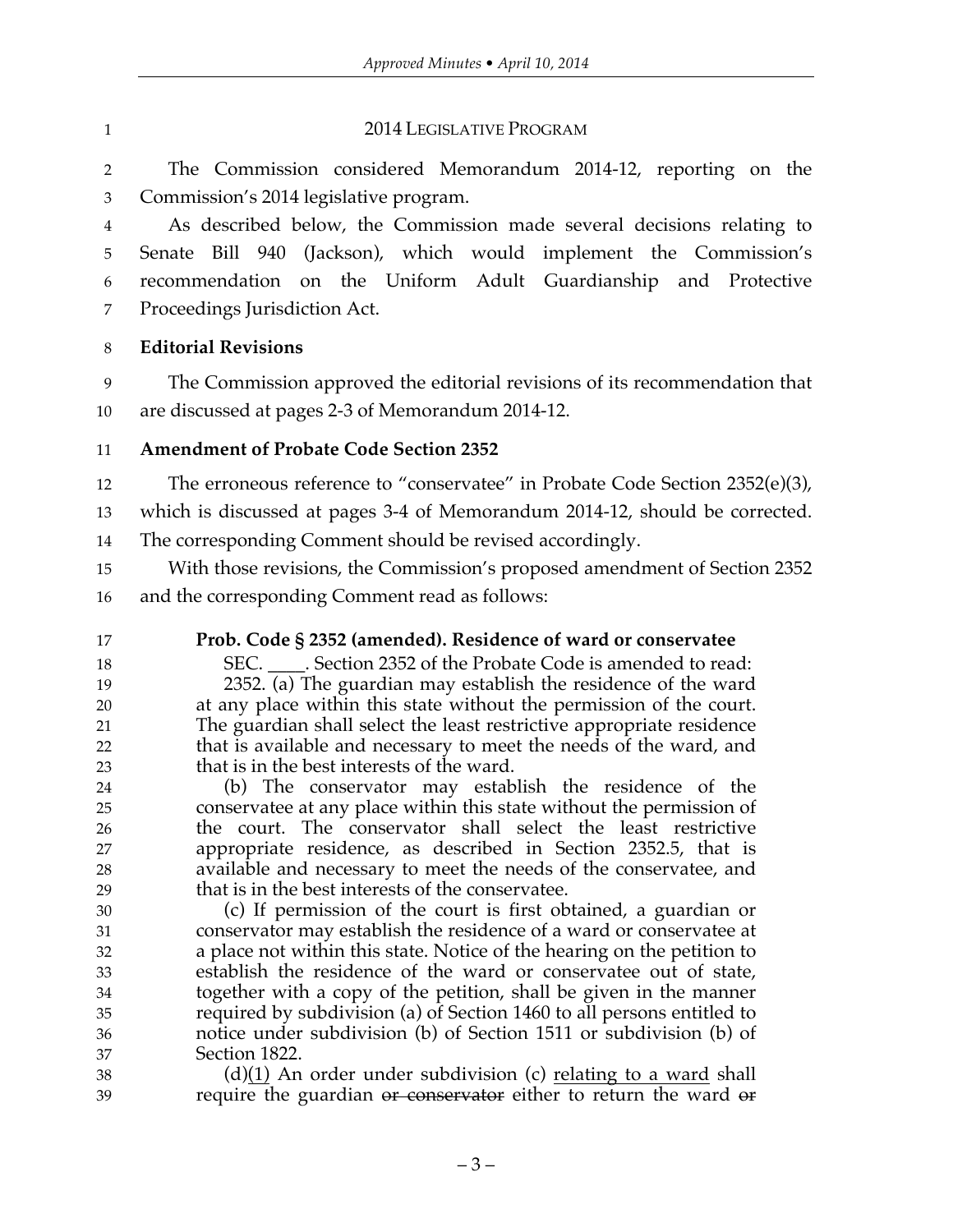**conservatee** to this state, or to cause a guardianship or 2 conservatorship proceeding or its equivalent to be commenced in 3 the place of the new residence, when the ward <del>or conservatee</del> has resided in the place of new residence for a period of four months or a longer or shorter period specified in the order.

 (2) An order under subdivision (c) relating to a conservatee shall require the conservator to do one of the following when the conservatee has resided in the other state for a period of four months or a longer or shorter period specified in the order:

(A) Return the conservatee to this state.

 (B) Petition for transfer of the conservatorship to the other state under Article 3 (commencing with Section 2001) of Chapter 8 of Part 3 and corresponding law of the other state.

 (C) Cause a conservatorship proceeding or its equivalent to be commenced in the other state.

 (e)(1) The guardian or conservator shall file a notice of change of residence with the court within 30 days of the date of the change. The guardian or conservator shall include in the notice of change of residence a declaration stating that the ward's or conservatee's change of residence is consistent with the standard described in subdivision (b).

 (2) The guardian or conservator shall mail a copy of the notice to all persons entitled to notice under subdivision (b) of Section 1511 or subdivision (b) of Section 1822 and shall file proof of service of the notice with the court. The court may, for good cause, waive the mailing requirement pursuant to this paragraph in order to prevent harm to the conservatee or ward.

 (3) If the guardian or conservator proposes to remove the ward or conservatee from his or her personal residence, except as provided by subdivision (c), the guardian or conservator shall mail a notice of his or her intention to change the residence of the ward or conservatee to all persons entitled to notice under subdivision (b) of Section 1511 and subdivision (b) of Section 1822. In the absence of an emergency, that notice shall be mailed at least 15 days before the proposed removal of the ward or conservatee from his or her personal residence. If the notice is served less than 15 days prior to the proposed removal of the ward or conservatee, the 38 38 guardian or conservate conservator shall set forth the basis for the emergency in the notice. The guardian or conservator shall file proof of service of that notice with the court.

 (f) This section does not apply where the court has made an order under Section 2351 pursuant to which the conservatee retains the right to establish his or her own residence.

 (g) As used in this section, "guardian" or "conservator" includes a proposed guardian or proposed conservator and "ward" or "conservatee" includes a proposed ward or proposed conservatee.

 (h) This section does not apply to a person with developmental disabilities for whom the Director of the Department of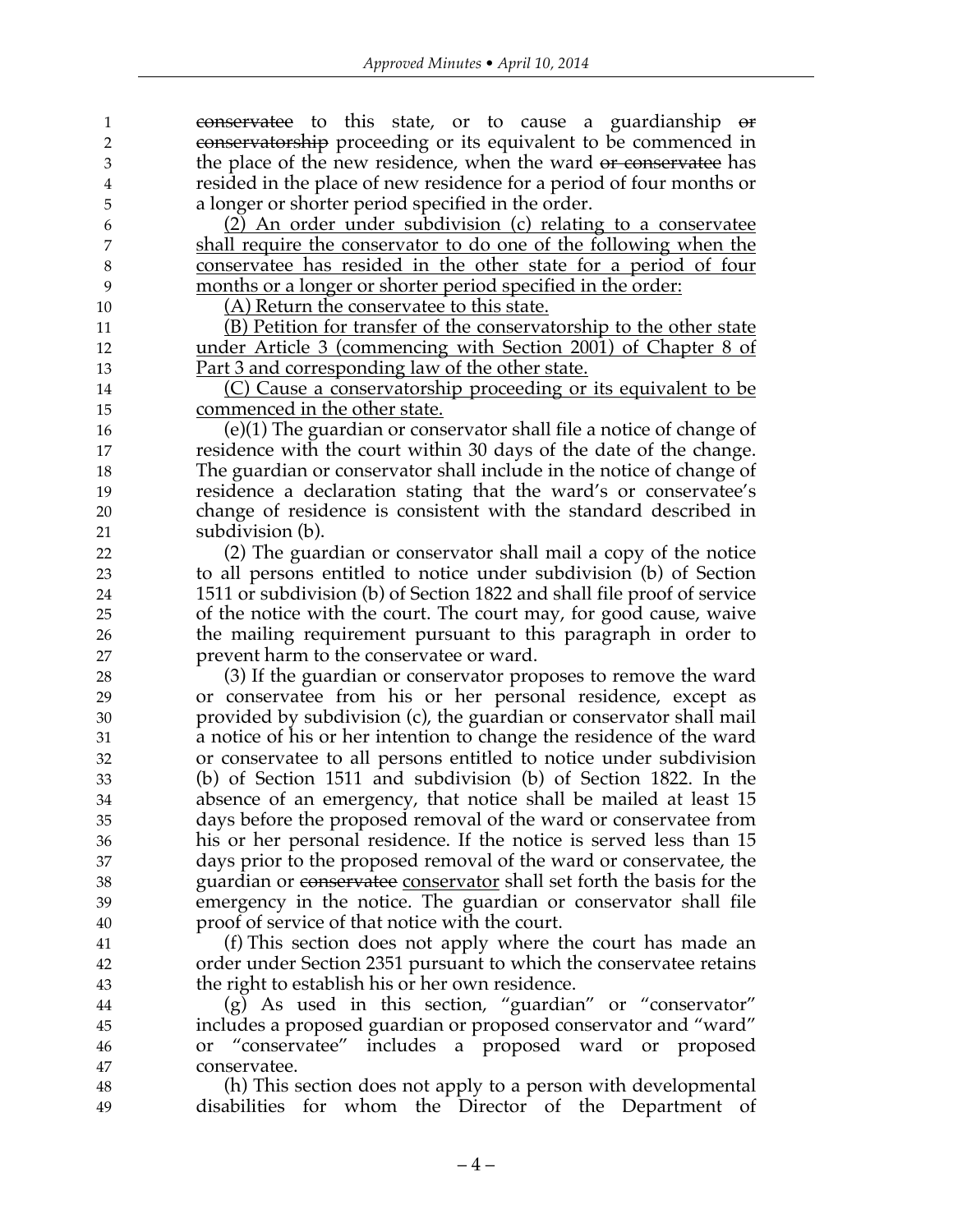| $\mathbf{1}$<br>$\overline{2}$<br>3 | Developmental Services or a regional center, established pursuant<br>to Chapter 5 (commencing with Section 4620) of Division 4.5 of the<br>Welfare and Institutions Code, acts as the conservator. |
|-------------------------------------|----------------------------------------------------------------------------------------------------------------------------------------------------------------------------------------------------|
| 4<br>5                              | <b>Comment.</b> Subdivision (d) of Section 2352 is amended to reflect<br>the enactment of the California Conservatorship Jurisdiction Act                                                          |
| 6                                   | (Section 1980 et seq.).                                                                                                                                                                            |
| 7<br>8                              | Subdivision (e) is amended to replace an erroneous reference to<br>"conservatee" with a reference to "conservator."                                                                                |
| 9                                   | <b>Severability Clause</b>                                                                                                                                                                         |
| 10                                  | A severability clause should be added to the bill, along the following lines:                                                                                                                      |
| 11                                  | SEC. __. If any provision of this act or the application thereof to                                                                                                                                |
| 12                                  | any person or circumstance is held invalid, the invalidity shall not                                                                                                                               |
| 13<br>14                            | affect other provisions or applications of this act which can be<br>given effect without the invalid provision or application and to this                                                          |
| 15                                  | end, the provisions of this act are severable.                                                                                                                                                     |
| 16                                  | STUDY G-300 - STATE AND LOCAL AGENCY ACCESS TO CUSTOMER                                                                                                                                            |
| 17                                  | <b>INFORMATION FROM COMMUNICATION SERVICES PROVIDERS</b>                                                                                                                                           |
| 18                                  | The Commission considered Memorandum 2014-13, discussing the search                                                                                                                                |
| 19                                  | and seizure provisions of the United States and California Constitutions. No                                                                                                                       |
| 20                                  | Commission action was required or taken.                                                                                                                                                           |
| 21                                  | STUDY J-1314 — TRIAL COURT UNIFICATION: PUBLICATION OF LEGAL NOTICE                                                                                                                                |
| 22                                  | The Commission considered Memorandum 2014-15, discussing alternative                                                                                                                               |
| 23                                  | approaches to provisions that require judicial district notice publication. The                                                                                                                    |
| 24                                  | Commission decided against recommending that the status quo be preserved.                                                                                                                          |
| 25                                  | As background for this study, Jim Ewert of the California Newspaper                                                                                                                                |
| 26                                  | Publishers Association submitted a document entitled "California Court                                                                                                                             |
| 27                                  | Directory and Fee Schedule (1984 Edition)." See First Supplement to                                                                                                                                |
| 28                                  | Memorandum 2014-15.                                                                                                                                                                                |
| 29                                  | STUDY K-402 — RELATIONSHIP BETWEEN MEDIATION CONFIDENTIALITY AND                                                                                                                                   |
| 30                                  | <b>ATTORNEY MALPRACTICE AND OTHER MISCONDUCT</b>                                                                                                                                                   |
| 31                                  | The Commission considered Memorandum 2014-14 and its First Supplement,                                                                                                                             |
| 32                                  | relating to the Uniform Mediation Act. No Commission action was required or                                                                                                                        |
| 33                                  | taken.                                                                                                                                                                                             |